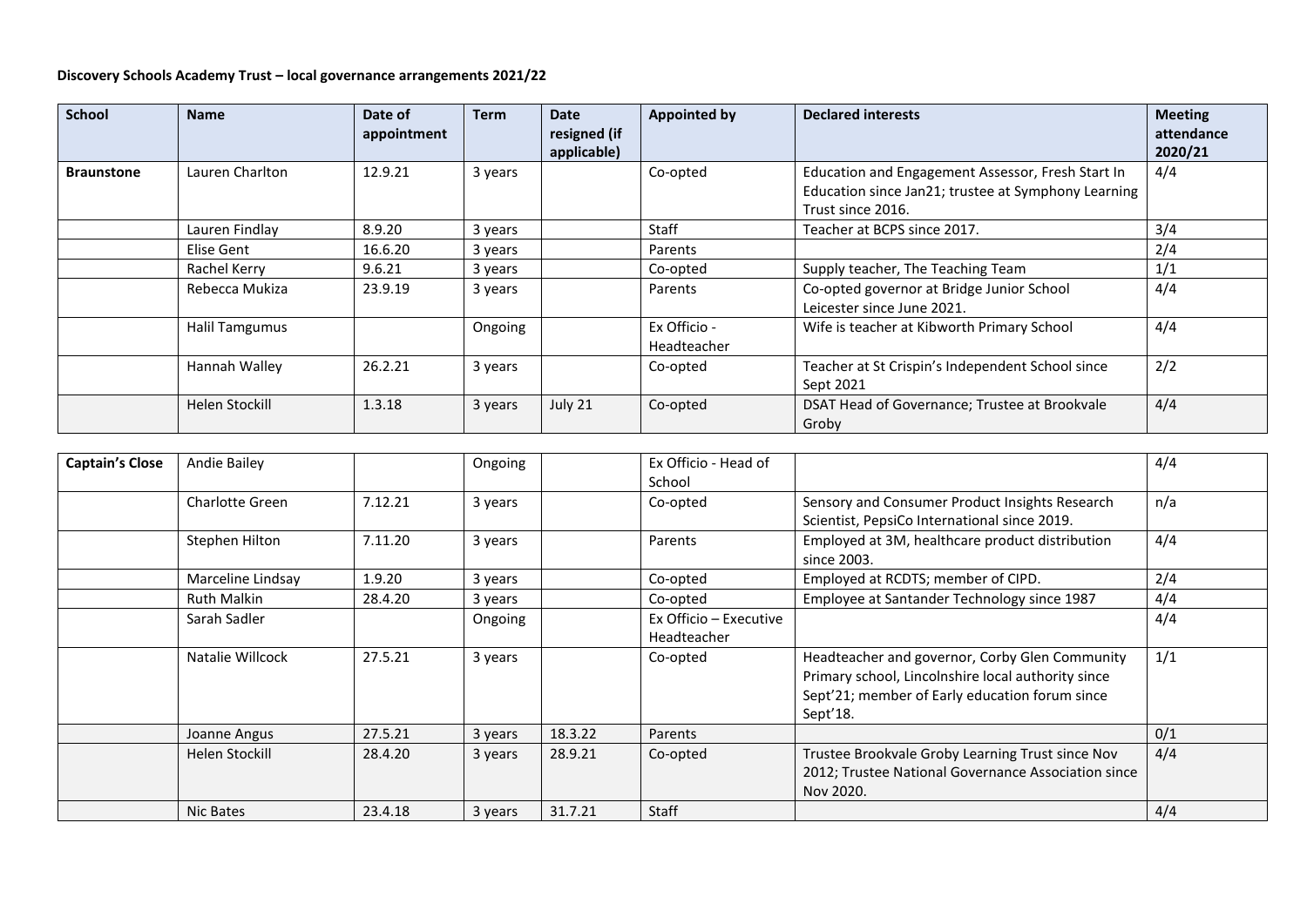| Sophie Moss | $ -$<br>1.J.L | रे years | 31.7.21 | Co-opted | Assistant Headteacher at St Peter and St Pauls CE | 4/2 |
|-------------|---------------|----------|---------|----------|---------------------------------------------------|-----|
|             |               |          |         |          | Academy, RISE Academy trust since Aug 2010.       |     |

| <b>Danemill</b> | Darren Gunter      | 21.1.22  | 3 years |         | Parents                     | Employee at Capital One, financial services, since<br>March 2015.                                                                                                                          | n/a |
|-----------------|--------------------|----------|---------|---------|-----------------------------|--------------------------------------------------------------------------------------------------------------------------------------------------------------------------------------------|-----|
|                 | Julie Hickinbottom | 12.10.20 | 3 years |         | Staff                       |                                                                                                                                                                                            | 4/4 |
|                 | Tracey Lawrence    |          | Ongoing |         | Ex Officio -<br>Headteacher | LA Governor, Children's Hospital School since<br>June'21; Founder, Trustee and Co-director, Little<br>Beam Foundation since Oct'20; niece and nephew of<br>partner employed at the school. | 4/4 |
|                 | James Lewitt       | 18.3.20  | 3 years |         | Parents                     | Employed at Warwickshire College Group since<br>Sept'17.                                                                                                                                   | 4/4 |
|                 | Ravinder Saund     | 8.9.20   | 3 years |         | Co-opted                    | Employed as Police Officer, Nottingham Police since<br><b>March 2021</b>                                                                                                                   | 3/4 |
|                 | Megan Williams     | 24.9.21  | 3 years |         | Co-opted                    | Safeguarding and Behaviour Lead, Discovery Trust<br>since June 2020; father, Discovery Trust trustee;<br>partner, teacher at Braunstone Community Primary<br>School                        | n/a |
|                 | Catherine Ward     | 4.9.21   | 3 years | 26.1.22 | Co-opted                    | PPC member, Enderby Parish Church                                                                                                                                                          | n/a |
|                 | Graeme Turner      | 21.1.19  | 3 years | 20.1.22 | Parents                     | Wife is Cover Supervisor at the Danemill Primary<br>School                                                                                                                                 | 4/4 |
|                 | Martha Moger       | 5.11.20  | 3 years | 31.7.21 | Co-opted                    | The Stitch Writer (Freelance copywriter) since Oct17                                                                                                                                       | 4/4 |

| <b>Farndon Fields</b> | Ozlem Brokenshire       | 4.7.21   | 3 years | Parents                     |                                                                                                                                                                                                        | n/a |
|-----------------------|-------------------------|----------|---------|-----------------------------|--------------------------------------------------------------------------------------------------------------------------------------------------------------------------------------------------------|-----|
|                       | Pauline Craig           | 26.10.20 | 3 years | Co-opted                    | Clerk for Syzygy Leisure since July 2020                                                                                                                                                               | 4/4 |
|                       | Victoria Douglas        | 2.2.20   | 3 years | Staff                       | Staff member at Farndon Fields Primary School since<br>August 2016                                                                                                                                     | 2/2 |
|                       | Christine Faulconbridge | 22.3.21  | 3 years | Co-opted                    | Employed at The Well (charity) since July'21; Lay<br>Council Member, The Institute of Osteopathy since<br>Oct'21.                                                                                      | 2/2 |
|                       | <b>Matthew James</b>    | 25.9.21  | 3 years | Parents                     | Site Manager at Beauchamp College, Lionheart<br>Education Trust since 2016.                                                                                                                            | 4/4 |
|                       | Richard Kyle            | 25.9.21  | 3 years | Co-opted                    | Employee, Blue Yonder Inc. since 1998                                                                                                                                                                  | 3/4 |
|                       | Nikki Matthew           |          | Ongoing | Ex Officio -<br>Headteacher |                                                                                                                                                                                                        | 4/4 |
|                       | Julie Simpson           | 7.10.19  | 3 years | Co-opted                    | Practice Manager at Market Harborough Medical<br>Centre since 2001; Trustee at Integrated Cancer<br>Therapies since 2010; Elected Councillor Welland<br>Ward, Harborough District Council, since 1998. | 4/4 |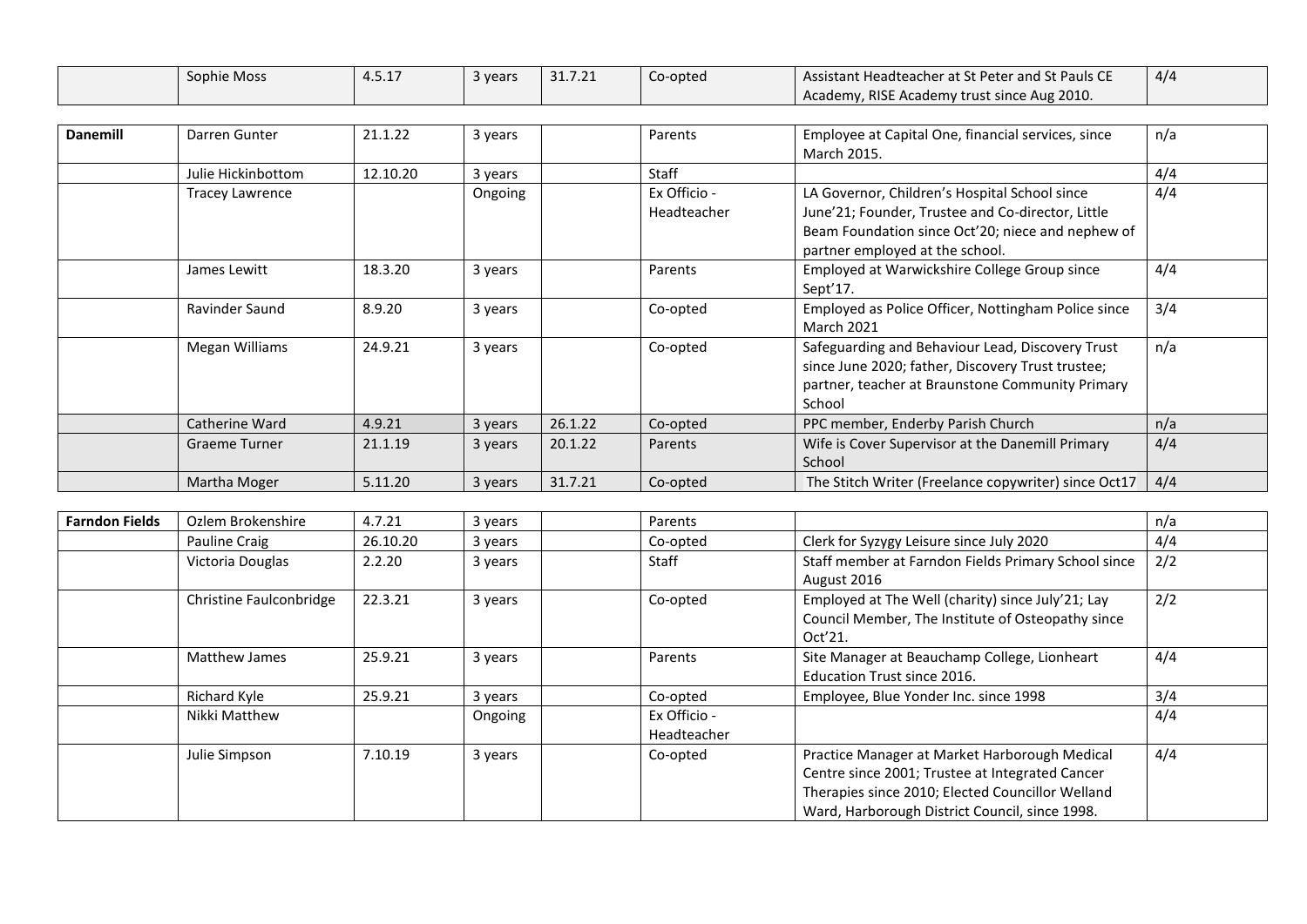|                   | Susan Garon           | 24.2.20  | 3 years | July 21 | Co-opted                    | Owner/Director Garon Ltd (Molly Maid) since<br>December 2009.                                                                                                                                     | 2/4 |
|-------------------|-----------------------|----------|---------|---------|-----------------------------|---------------------------------------------------------------------------------------------------------------------------------------------------------------------------------------------------|-----|
|                   |                       |          |         |         |                             |                                                                                                                                                                                                   |     |
| <b>Fossebrook</b> | <b>Richard Bailey</b> | 23.5.22  | 3 years |         | Co-opted                    | Senior Lecture in Mechanical Engineering<br>Programme Leader Mechanical Engineering UG, De<br>Montfort University since June 2017; Fellow of<br>Advanced HE since March 2020.                     | n/a |
|                   | Beena Chohan          | 31.1.22  | 3 years |         | Co-opted                    |                                                                                                                                                                                                   | n/a |
|                   | Sachin Dogra          | 3.11.20  | 3 years |         | Parents                     | SEN specialist at Wolfdale School.                                                                                                                                                                | 3/4 |
|                   | Neeta Jain-Mistry     | 1.7.19   | 3 years |         | Co-opted                    | Part-time Maths teacher, Charnwood High School<br>since Aug'12; Director NKJM Properties since Jan'20;<br>spouse Director NKJM Properties since Oct'18 and<br>Renergy Solutions Ltd since Nov'12. | 3/4 |
|                   | Sarah Watts           | 21.10.20 |         |         | Staff                       |                                                                                                                                                                                                   | 3/4 |
|                   | Katie Wade            |          | Ongoing |         | Ex Officio -<br>Headteacher |                                                                                                                                                                                                   | 4/4 |
|                   | Sam Williams          | 11.3.20  | 3 years |         | Parents                     |                                                                                                                                                                                                   | 4/4 |
|                   | Gareth Lapworth       | 19.6.17  | 4 years | July 21 | Co-opted                    | Employee and director of ExamTrack Ltd since 2017<br>and director Lapworth Technology since 2018                                                                                                  | 3/4 |
|                   |                       |          |         |         |                             |                                                                                                                                                                                                   |     |

| Greystoke | Aneeta Hulait     | 17.5.21  | 3 years |         | Parents      | Fostering team manager, Leicester City Council since            | 4/4 |
|-----------|-------------------|----------|---------|---------|--------------|-----------------------------------------------------------------|-----|
|           |                   |          |         |         |              | Sept'14; registered member of Social Work England               |     |
|           | Lisa Marsden      | 7.2.22   | 3 years |         | Co-opted     | HR admin assistant for Discovery Schools Trust<br>central team. | n/a |
|           | Paul Meredith     | 5.9.19   | 3 years |         | Co-opted     |                                                                 | 4/4 |
|           | Dina North        | 7.2.22   | 3 years |         | Parents      |                                                                 | n/a |
|           | Jane Rawlins      | 24.10.19 | 3 years |         | Co-opted     |                                                                 | 3/4 |
|           | Ronnie Richardson |          | Ongoing |         | Ex Officio - |                                                                 | 3/4 |
|           |                   |          |         |         | Headteacher  |                                                                 |     |
|           | Karin Roberts     | 31.10.20 | 3 years |         | <b>Staff</b> |                                                                 | 4/4 |
|           | Samantha Brown    | 9.5.19   | 3 years | 4.10.21 | Parents      | NHS Education England since July 2018; Project                  | 4/4 |
|           |                   |          |         |         |              | Manager (workforce transformation) since May                    |     |
|           |                   |          |         |         |              | 2021.                                                           |     |

| Keyham Lodge | <b>Pauline Bates</b> | 15.12.21 | 3 years  | Co-opted               |                                               | n/a |
|--------------|----------------------|----------|----------|------------------------|-----------------------------------------------|-----|
|              | Chris Bruce          |          | On going | Ex Officio – Executive | Chair of Management Committee, Leicestershire | n/a |
|              |                      |          |          | Headteacher            | Partnership School since 2012.                |     |
|              | Vicky Edwards        |          | On going | Ex Officio -           |                                               | n/a |
|              |                      |          |          | Headteacher            |                                               |     |
|              | Ruth Malkin          | 15.12.21 | 3 years  | Co-opted               | Employee at Santander Technology since 1987   | n/a |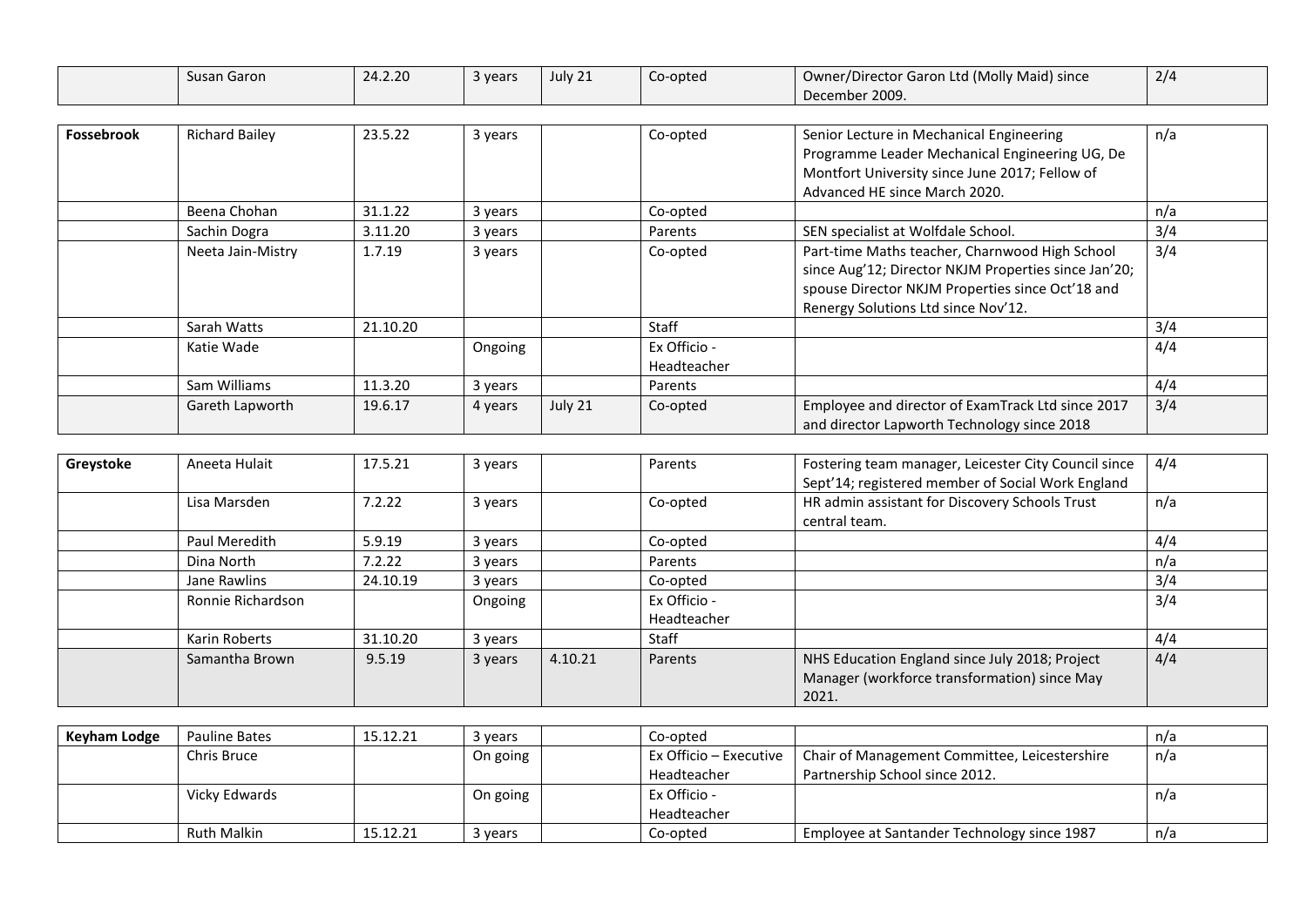|  | $\sim$<br>. .<br>wears)<br>Young<br>n/a<br>Staff<br>JOP.<br>vcar.<br>. |  |
|--|------------------------------------------------------------------------|--|
|--|------------------------------------------------------------------------|--|

| Kibworth | Mick Beck                    | 16.9.21  | 3 years |         | Staff                           |                                                                                                                                                           | 4/4 |
|----------|------------------------------|----------|---------|---------|---------------------------------|-----------------------------------------------------------------------------------------------------------------------------------------------------------|-----|
|          | Jennie Blewitt               | 3.12.19  | 3 years |         | Parents                         |                                                                                                                                                           | 4/4 |
|          | <b>Helen Collins Rackley</b> | 7.2.21   | 3 years |         | Parents                         | Kibworth Creatives, Private Music Tuition since<br>Sept <sup>'21</sup>                                                                                    | 2/4 |
|          | Ludger Fremmer               |          | Ongoing |         | Ex Officio - Local<br>incumbent | Church of England Rector since Sept 2007; Trustee of<br>Kibworth and Smeeton Education Trust since 2007;<br>wife is a teacher at Fleckney Primary School. | 4/4 |
|          | Gilly Paterson               |          | Ongoing |         | Ex Officio $-$<br>Headteacher   |                                                                                                                                                           | 4/4 |
|          | Andrew Petersen              | 22.9.20  | 3 years |         | Co-opted                        |                                                                                                                                                           | 4/4 |
|          | Simon Riley                  | 3.3.22   | 4 years |         | Foundation                      | Strategic Director of Corporate Resources, Derby City<br>Council since Aug'19; Community Governor and Vice<br>Chair, Kibworth Mead Academy since 2018.    | 4/4 |
|          | Elizabeth Scott              | 23.9.21  | 4 years |         | Foundation                      |                                                                                                                                                           | n/a |
|          | Robert Woolston              | 6.12.20  | 3 years |         | Co-opted                        | Director and partner, rg+p (Holdings) Ltd, rg+p Ltd<br>and rg+p (Services) LLP since 1999; member,<br>Discovery Trust.                                    | 4/4 |
|          | <b>Emily Mclean</b>          | 26.10.18 | 3 years | July 21 | Foundation                      | Teacher at Farndon Fields Primary School since<br>August 2017.                                                                                            | 4/4 |

| Leighfield | Vicky Craven     | 29.1.21  | 3 years |         | Staff                         |                                                                                                                                                                                                            | 4/4 |
|------------|------------------|----------|---------|---------|-------------------------------|------------------------------------------------------------------------------------------------------------------------------------------------------------------------------------------------------------|-----|
|            | Sarah Eaton      |          | Ongoing |         | Ex Officio $-$<br>Headteacher |                                                                                                                                                                                                            | 4/4 |
|            | Barry Read       | 4.2.20   | 3 years |         | Co-opted                      | General manager, food broker since 1990; Trustee at<br>Citizens Advice since 2011                                                                                                                          | 4/4 |
|            | Hannah Roddy     | 26.1.21  | 3 years |         | Parents                       | Headteacher and governor at Thrussington Primary<br>school since April 2020                                                                                                                                | 2/2 |
|            | Emma Speirs      | 29.1.21  | 3 years |         | Co-opted                      | English teacher at Catmose College since 2014;<br>shareholder RSAcademics since 2007.                                                                                                                      | 4/4 |
|            | Elizabeth Garden | 12.11.19 | 3 years | 18.3.22 | Parents                       |                                                                                                                                                                                                            | 1/4 |
|            | Miranda Jones    | 12.11.19 | 3 years | 14.3.22 | Co-opted                      | Personal Assistant to the Directors, Millennium Ltd<br>since Sept 2021; Ward member for Uppingham,<br>Rutland County Council since May 2019; Town<br>Councillor, Uppingham Town Council since May<br>2015. | 2/4 |
|            | Harry Durham     | 4.2.20   | 3 years | July 21 | Co-opted                      | Mother employee at Parkland Primary School;<br>partner employee at Discovery trust                                                                                                                         | 3/4 |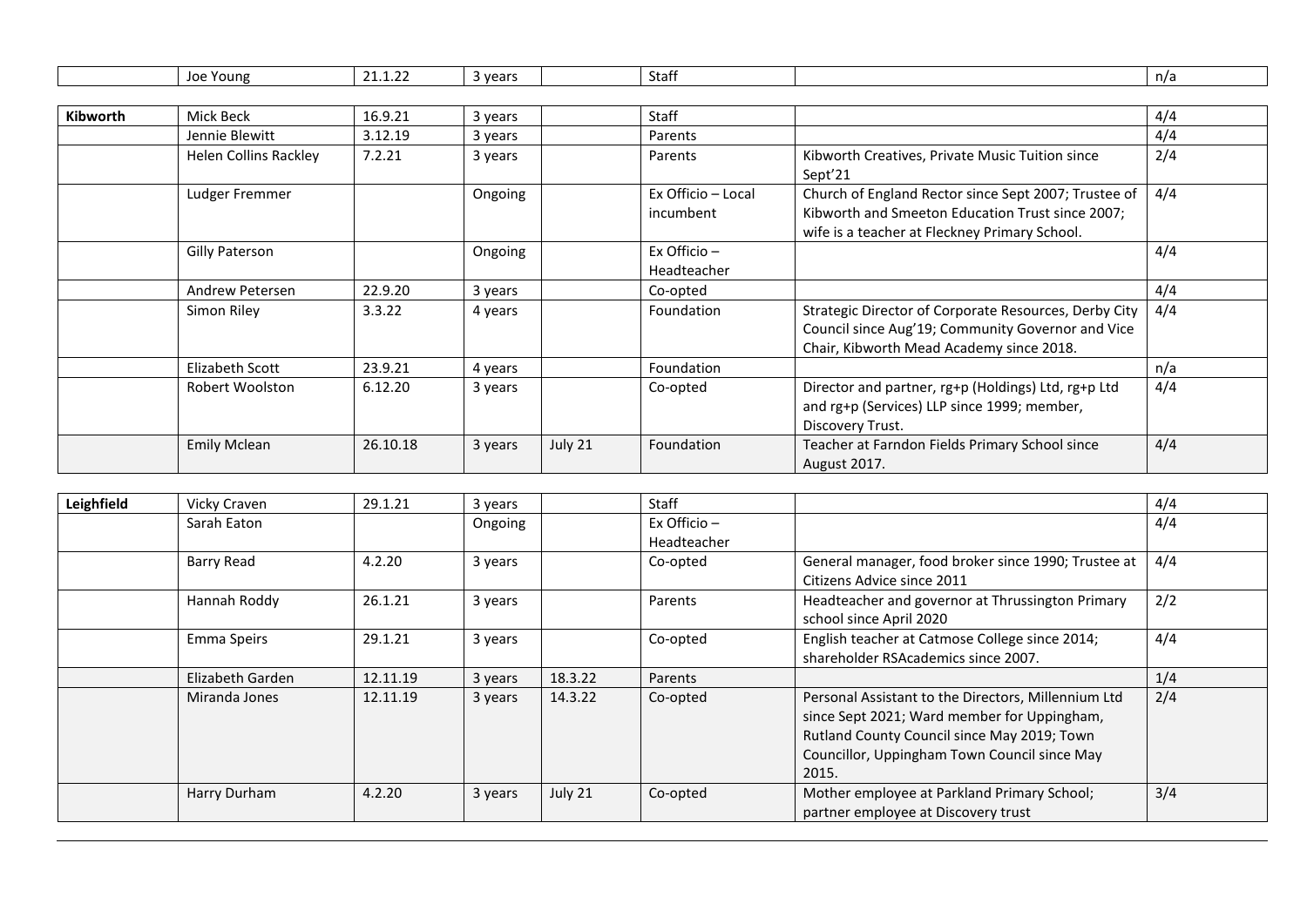| Merrydale       | <b>Toby Brown</b>     | 25.11.21 | 3 years |               | Staff                         | Class teacher at Merrydale Junior School since 2014.                                                                                                                                                                                                        | n/a |
|-----------------|-----------------------|----------|---------|---------------|-------------------------------|-------------------------------------------------------------------------------------------------------------------------------------------------------------------------------------------------------------------------------------------------------------|-----|
|                 | Lesley Butcher        | 1.11.20  | 3 years |               | Co-opted                      | Trustee at Leicestershire Multiple Sclerosis Therapy                                                                                                                                                                                                        | 4/4 |
|                 |                       |          |         |               |                               | Centre since 2018.                                                                                                                                                                                                                                          |     |
|                 | Mariam Essof          | 26.2.20  | 3 years |               | Co-opted                      | Employed at DMU since December 2013.                                                                                                                                                                                                                        | 4/4 |
|                 | Tarikul Islam         | 7.4.22   | 3 years |               | Co-opted                      |                                                                                                                                                                                                                                                             | n/a |
|                 | Rawinder Kaur         | 7.4.22   | 3 years |               | Co-opted                      | Lecturer at De Montfort University since February<br>2020                                                                                                                                                                                                   | n/a |
|                 | Karen Ludden          | 7.4.22   | 3 years |               | Co-opted                      |                                                                                                                                                                                                                                                             | n/a |
|                 | Catriona Mugglestone  |          | Ongoing |               | Ex Officio $-$                |                                                                                                                                                                                                                                                             | 4/4 |
|                 |                       |          |         |               | Headteacher                   |                                                                                                                                                                                                                                                             |     |
|                 | Ola Fatuga            | 26.2.20  | 3 years | <b>Jan 22</b> | Co-opted                      |                                                                                                                                                                                                                                                             | 3/4 |
|                 | Ebenezer Babalola     | 1.9.19   | 3 years | 28.11.21      | Co-opted                      |                                                                                                                                                                                                                                                             | 4/4 |
|                 |                       |          |         |               |                               |                                                                                                                                                                                                                                                             |     |
| <b>Millgate</b> | Kate Anderson         | 24.11.21 | 3 years |               | Co-opted                      | Marketing Officer for Ed Tech Demonstrator<br>Programme, Discovery, since July 2021.                                                                                                                                                                        | n/a |
|                 | Karen Ardley          | 23.11.21 | 3 years |               | Staff                         | Employee, Millgate School since Nov'2016.                                                                                                                                                                                                                   | n/a |
|                 | Chris Bruce           |          | Ongoing |               | Ex Officio - Executive        | Chair of Management Committee, Leicestershire                                                                                                                                                                                                               | n/a |
|                 |                       |          |         |               | Headteacher                   | Partnership School since 2012.                                                                                                                                                                                                                              |     |
|                 | Kate Jones            | 23.11.21 | 3 years |               | Parents                       |                                                                                                                                                                                                                                                             | n/a |
|                 | Adam Lapidge          | 24.11.21 | 3 years |               | Co-opted                      | Stepbrother to Paul Stone, Trust Leader                                                                                                                                                                                                                     | n/a |
|                 | Sara Marsh            |          | Ongoing |               | Ex Officio $-$<br>Headteacher | Partner Jie Elveson, Millgate School.                                                                                                                                                                                                                       | n/a |
|                 | Lynn Moore            | 24.11.21 | 3 years |               | Co-opted                      | Owner & shareholder, Independent Child Psychology<br>Services Ltd since 1993; member of the British<br>Psychological Society, Association of Educational<br>Psychologists, Health Professions Council, Dyspraxia<br>Institute and Royal School of Medicine. | n/a |
|                 | Kate Jones            | 23.11.21 | 3 years |               | Parents                       |                                                                                                                                                                                                                                                             | n/a |
|                 | <b>Helen Stockill</b> | 24.11.21 | 3 years |               | Co-opted                      | Trustee Brookvale Groby Learning Trust since Nov<br>2012; Trustee National Governance Association since<br>Nov 2020.                                                                                                                                        | n/a |

| Mowmacre | Luiza Balan       | 9.12.20  | 3 years | Co-opted       | Employee at Weightmans LLP since Sept'15.        | 2/3 |
|----------|-------------------|----------|---------|----------------|--------------------------------------------------|-----|
|          | Michelle Bown     | 26.1.22  | 3 years | Co-opted       |                                                  | n/a |
|          | Jennifer Connelly | 10.10.18 | 3 years | Parents        |                                                  | 3/4 |
|          | Roddy Jonas       | 19.11.19 | 3 years | Parents        |                                                  | 4/4 |
|          | Matthew Peet      |          | Ongoing | Ex Officio $-$ |                                                  | 4/4 |
|          |                   |          |         | Headteacher    |                                                  |     |
|          | Jose Rodriguez    | 21.9.20  | 3 years | Staff          | Spanish teacher and Cover Supervisor at Mowmacre | 4/4 |
|          |                   |          |         |                | Hill Primary School since November 2019.         |     |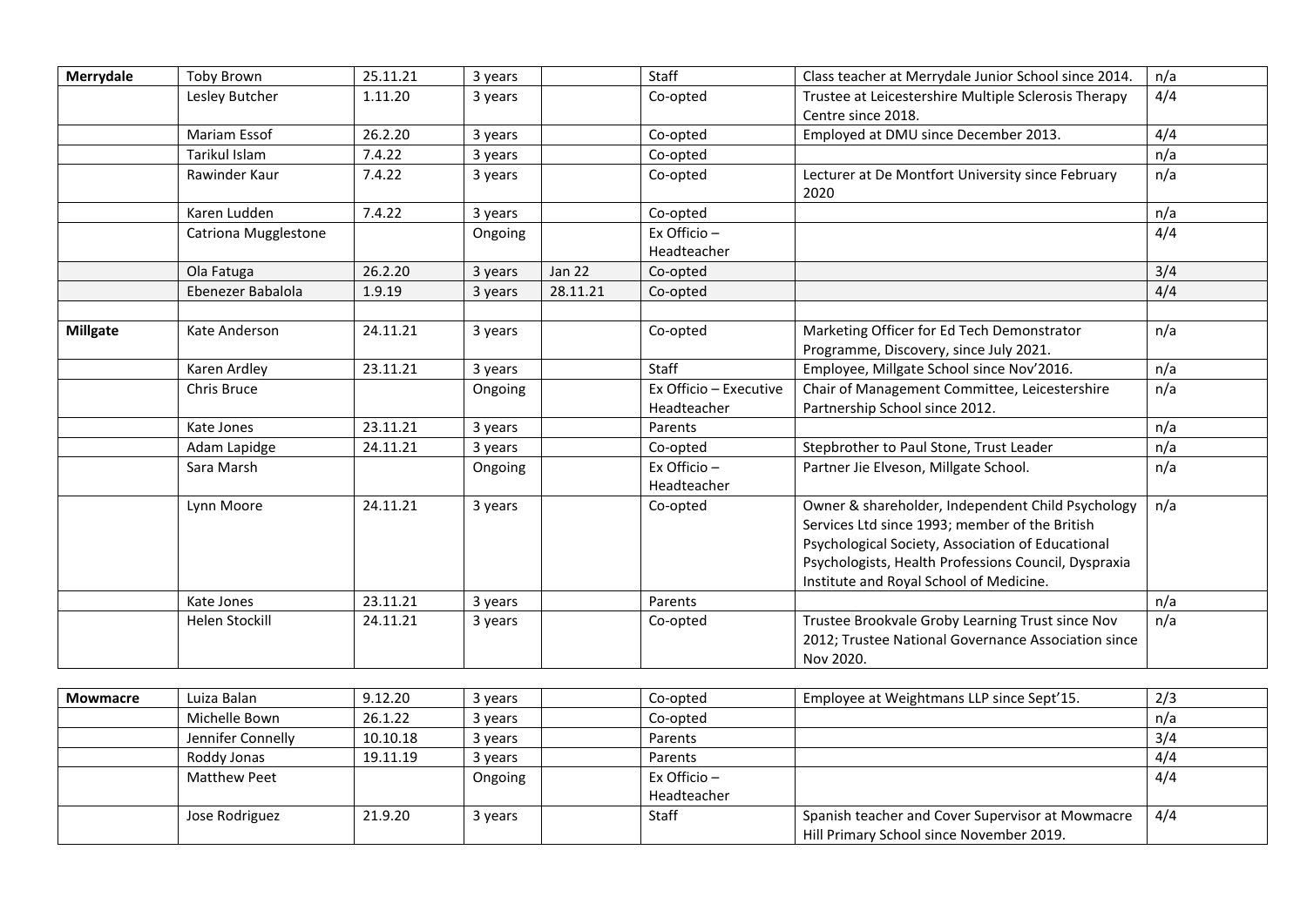| Helen Stockill | 15.10.21 | 3 years |          | Co-opted | Trustee Brookvale Groby Learning Trust since Nov    | n/a |
|----------------|----------|---------|----------|----------|-----------------------------------------------------|-----|
|                |          |         |          |          | 2012; Trustee National Governance Association since |     |
|                |          |         |          |          | Nov 2020.                                           |     |
| Raluca Zehan   | 26.1.22  | 3 years | March 22 | Co-opted | HR admin apprentice at Discovery since September    | n/a |
|                |          |         |          |          | 2021.                                               |     |
| Jill Craig     | 13.2.19  | 3 years | 14.10.21 | Co-opted |                                                     | 4/4 |

| Parkland | Jo Andrews     |          | Ongoing |        | Ex Officio -<br>Headteacher | Husband employed by Globe2, school website<br>service provider.                                                                                          | 4/4 |
|----------|----------------|----------|---------|--------|-----------------------------|----------------------------------------------------------------------------------------------------------------------------------------------------------|-----|
|          | Louise Barber  | 26.5.22  | 3 years |        | Co-opted                    |                                                                                                                                                          | n/a |
|          | Sam Creed      | 16.10.20 | 3 years |        | Parents                     | Foster carer, Leicester City Council since 2016;<br>brother is PO at Parkland Primary School.                                                            | 4/4 |
|          | Niki McMillan  | 20.5.21  | 3 years |        | Parents                     | Midday supervisor and cleaner at Parkland Primary<br>School.                                                                                             | 2/4 |
|          | Rita Samji     | 8.4.22   | 3 years |        | Staff                       |                                                                                                                                                          | n/a |
|          | Sanjay Thakrar | 8.6.20   | 3 years |        | Co-opted                    | Employed at Santander Banking; Parent governor at<br>Alderman Richard Hallam Primary School since 2016;<br>member of ACCA since 2000 and ACT since 2004. | 4/4 |
|          | Celia Varley   | 14.1.21  | 3 years |        | Co-opted                    | Education consultant, CFV Ltd since April 2011;<br>Discovery Trust Member & Advisory Board Member<br>at Parkland Primary School.                         | 4/4 |
|          | Suresh Sudera  | 13.5.21  | 3 years | 4.2.22 | Co-opted                    |                                                                                                                                                          | 1/1 |
|          | Fiona Ellis    | 28.9.20  | 3 years | 8.4.22 | <b>Staff</b>                |                                                                                                                                                          | 4/4 |

| <b>Redlands</b> | Simon Dalby      | 3.12.19 | 3 years |         | Parents                       | Senior Public Health Manager, Leicestershire County<br>Council Public Health since Feb'15 | 4/4 |
|-----------------|------------------|---------|---------|---------|-------------------------------|-------------------------------------------------------------------------------------------|-----|
|                 | Nick Salter      | 17.4.21 | 3 years |         | Co-opted                      |                                                                                           | 0/1 |
|                 | Drew Simpson     | 3.5.19  | 3 years |         | Staff                         | Staff member at the school since August 2016.                                             | 4/4 |
|                 | Peter Small      | 17.4.21 | 3 years |         | Co-opted                      |                                                                                           | 1/1 |
|                 | Michelle Tobin   |         | Ongoing |         | Ex Officio $-$<br>Headteacher |                                                                                           | 4/4 |
|                 | Claire Zmija     | 3.12.19 | 3 years |         | Parents                       | Employed as LSA1:1 at Redlands Primary School<br>since 2017.                              | 4/4 |
|                 | Vanessa Dakin    | 3.11.20 | 3 years | 25.1.22 | Co-opted                      |                                                                                           | 4/4 |
|                 | Chris Clapham    | 1.9.18  | 3 years | July 21 | Co-opted                      | Employee at Caterpillar (UK) Ltd, and coach at                                            | 3/4 |
|                 |                  |         |         |         |                               | Kibworth Town Football Club since 2016                                                    |     |
|                 | Debbie McGilbert | 1.9.18  | 3 years | July 21 | Co-opted                      |                                                                                           | 4/4 |

| <b>Woolden Hill</b> | .<br>Atkinson<br>Lauren | 5.6.19                  | 3 vears | -opted<br>CO-C | 4/4      |
|---------------------|-------------------------|-------------------------|---------|----------------|----------|
|                     | Liz Cooper              | 1111710<br>. <i>. .</i> | 3 years | Staff          | $4/\ell$ |